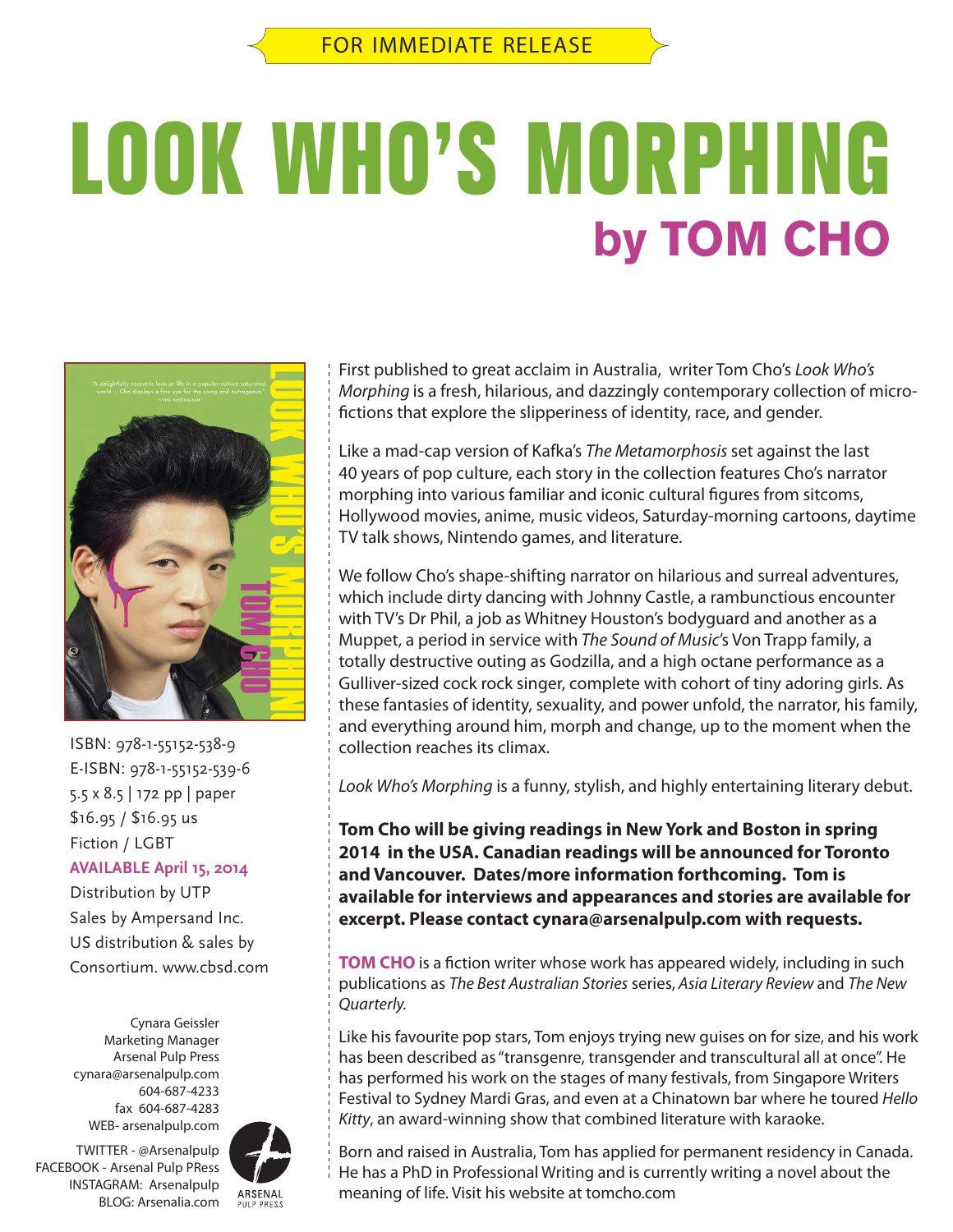### **Praise for** *LOOK WHO'S MORPHING* **by Tom Cho**



### **PRAISE FOR THE AUSTRALIAN EDITION OF** *LOOK WHO'S MORPHING***:**

"Tom Cho's romp through identity – *Look Who's Morphing –* is a collection of carefully constructed narratives, both outrageously funny, and full of unsettling pathos. Cho manages both masterfully. " —*TEXT*

"Cho's fiction is playful, subversive, a big kick in the post-post-postmodern behind. There's more to Cho's work than eliciting big laughs, but how often do you close a book, then open it right back up again just to relive that pleasure?"

—*The Australian Literary Review*

"(A) delightfully eccentric look at life in a popular-culture saturated world… Cho displays a fine eye for the camp and outrageous… For those on his wavelength, Cho's book is entertaining and thought-provoking." —*The Australian*

"There is plenty of fun to be had as Cho riffs on the idea of identity through nationality, sexuality, history and gender … With greatest appeal for readers looking for quality narratives combining pop culture references with theory, *Look Who's Morphing* is an engaging reflection of the Zeitgeist. —*The Age*

"Cho's debut book of 18 short stories blends cheeky, rebellious humour with philosophical introspection exploring themes including family, sexuality, language and desire. The author not only references popular culture, but literally inserts himself into it… Cho unsettles 'classic' white, hetero narratives to expose their monopoly in popular culture as unrepresentative, untruthful and unnatural… Cho has accomplished a piece of work that will surely stand the test of time."

—*ArtsHub*

**The Australian release of** *Look Who's Morphing* **was shortlisted for the Commonwealth Writers' Prize for Best First Book (South East Asia and Pacific), Age Fiction Book of the Year and Melbourne Prize Trust's Best Writing Award.**

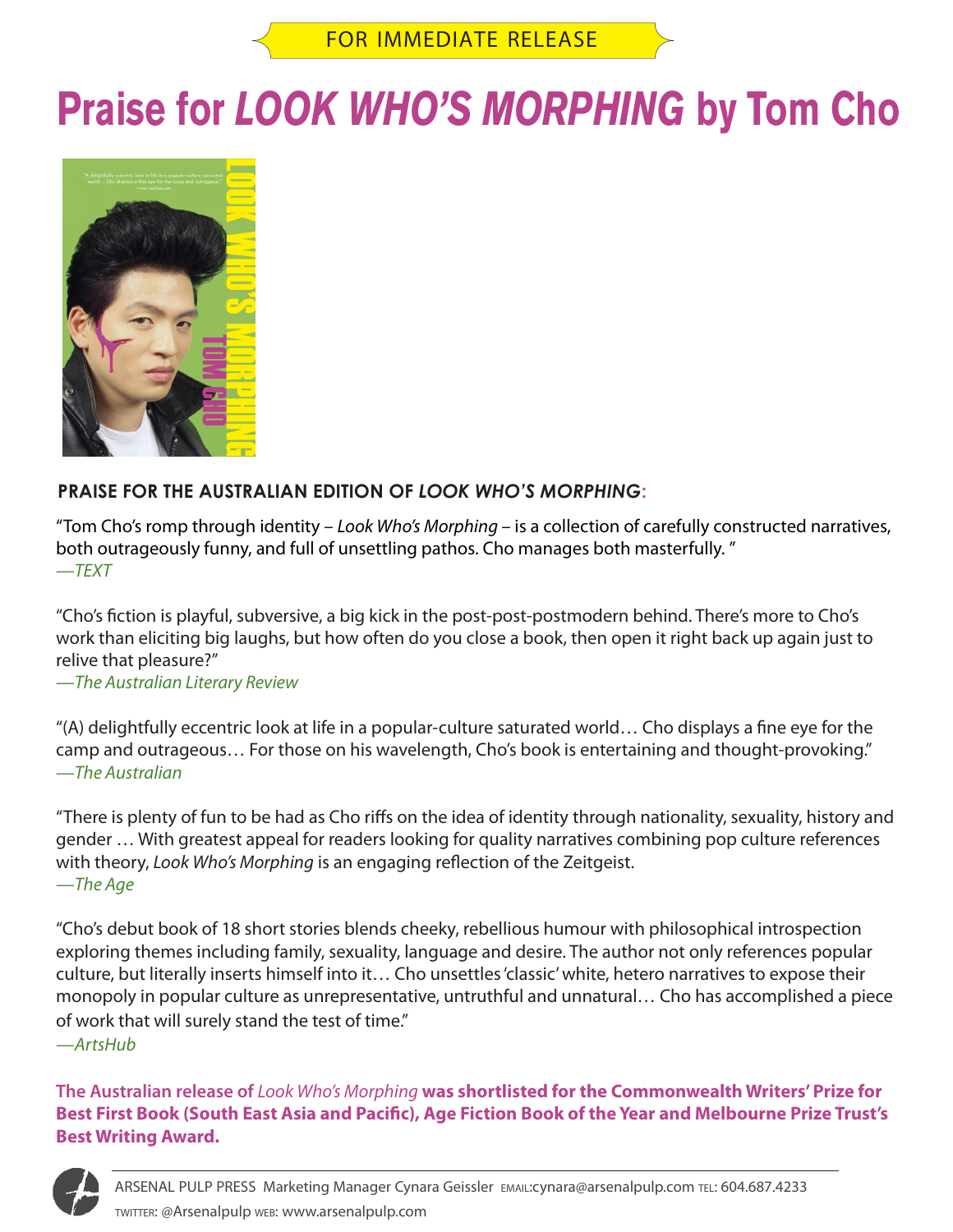

## **LOOK WHO'S** Q & A with author **MORPHING**

### **TOM CHO**

"I like using all kinds of fictional contrivances basically, I'm into writing fiction that flaunts its fictitiousness."

**Q:** *Look Who's Morphing* **draws on and mixes all manner of retro and contemporary pop culture genres, from music, Nintendo games, and cartoons to Hollywood blockbuster films. What attracts you to pop culture narratives?** 

At first, I became interested in incorporating pop culture into my fiction simply because much of the fiction I'd been reading wasn't populated with pop culture. More and more frequently, I'd read a work of fiction and find myself asking about the characters: "Don't these people ever watch a TV drama or browse through a magazine at the supermarket checkout or have something to say about a new fad?"

Later, my rationale became more sophisticated, especially once I realised how fertile the territory of pop culture is for a fiction writer. For one thing, the richness and economy of invoking an existing pop cultural universe is wonderful. Whether it's *Star Wars* or *The Muppets* or something else, these universes are already products of much world-building. They come with their own characters and catchphrases and settings and influences and fan cultures. Importantly, these universes also come with a whole array of emotional responses on the part of audiences – reverence, contempt, unease, "guilty pleasure" and such – and it's this emotional territory that especially interested me while writing *Look Who's Morphing* and still interests me.

On a wider level, this actually points to one of the reasons why I write. Life can feel so heavily pre-scripted. Time and again, we encounter "scripts" that present entrenched ideas of how we're supposed to act, how our bodies are meant to look and function, what we're meant to want in life, what our relationships are supposed to be like and how our lives should pan out. In my own small way, I play with and re-inscribe some of these narratives and re-use them for other purposes. This includes the pop cultural texts in *Look Who's Morphing* and what their narratives say about our existence and behaviour. In reworking these and other narratives, I also hope to show these narratives to be exactly that – they're narratives and not natural, pre-ordained truths.

**Q: In literature, we expect characters to grow or subtly change over the course of a narrative. In** *Look Who's Morphing***, your narrator transforms constantly, in some ways rendering him impossible to really "know" or label in the way we expect from fiction (aside from the bits of personal details and relationships doled out in the book). Were you seeking to create a character who is both familiar but impossible to pin down?** 

Besides the frequent morphings on the part of the protagonist, there are time-shifts and other devices that destabilise our sense of who this figure is. So you're right – the extent to which the protagonist can be familiar to us is limited (which is one reason why I use gender-neutral pronouns in reference to them). That said, I think the morphings that the narra-

*Q&A w/ TOM CHO continued on next page...*